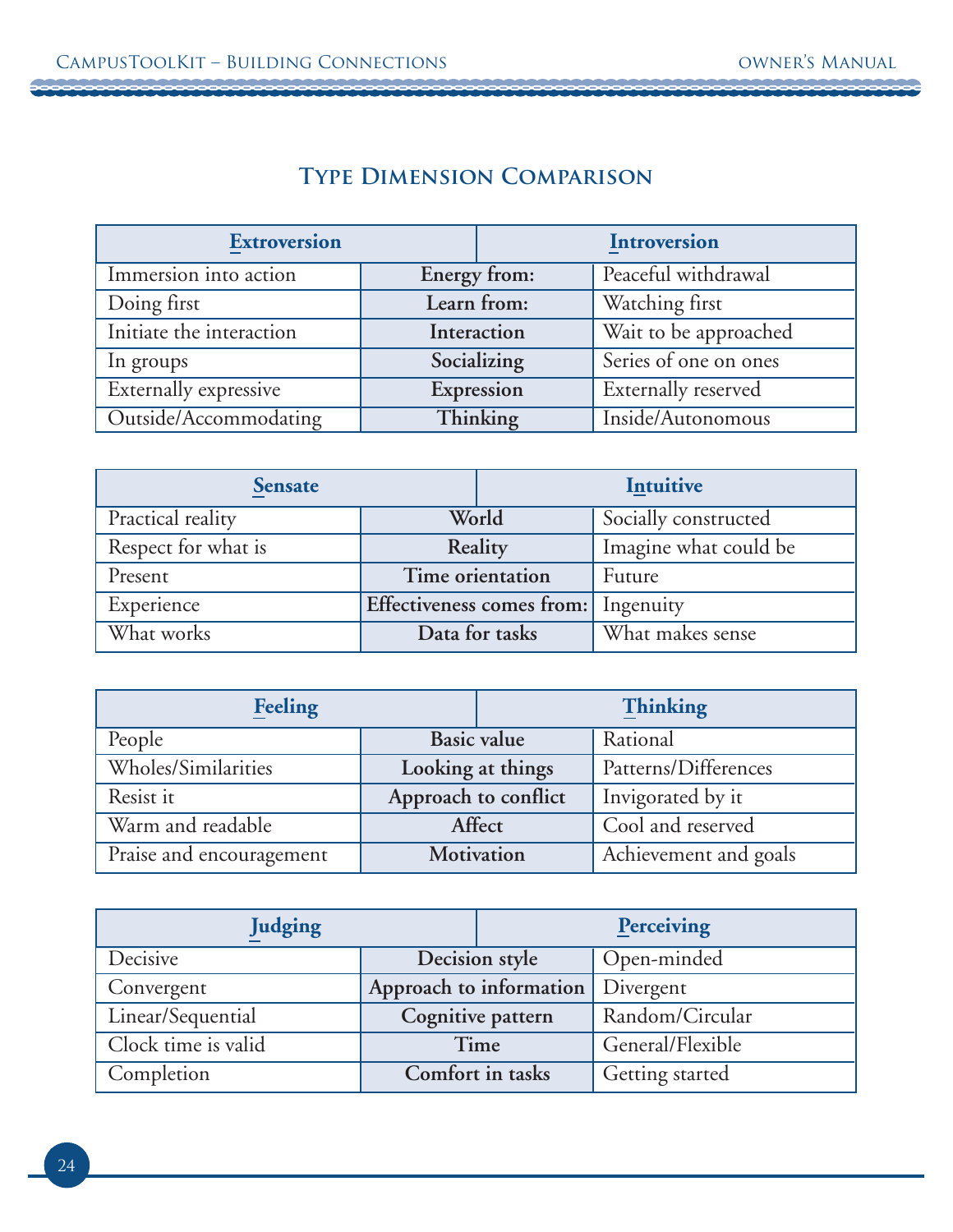2002

10000000000000000000000000

## **Learning Style Population Distribution**

| <b>ISTJ</b> | <b>ISFJ</b> | <b>INFJ</b> | <b>INTJ</b> |
|-------------|-------------|-------------|-------------|
| 6%          | 6%          | 2%          | 2%          |
| <b>ISTP</b> | <b>ISFP</b> | <b>INFP</b> | <b>INTP</b> |
| 5%          | 5%          | 3%          | 3%          |
| <b>ESTP</b> | <b>ESFP</b> | <b>ENFP</b> | <b>ENTP</b> |
| 11%         | 12%         | 6%          | 5%          |
| <b>ESTJ</b> | <b>ESFJ</b> | <b>ENFJ</b> | <b>ENTJ</b> |
| 11%         | 12%         | 5%          | 5%          |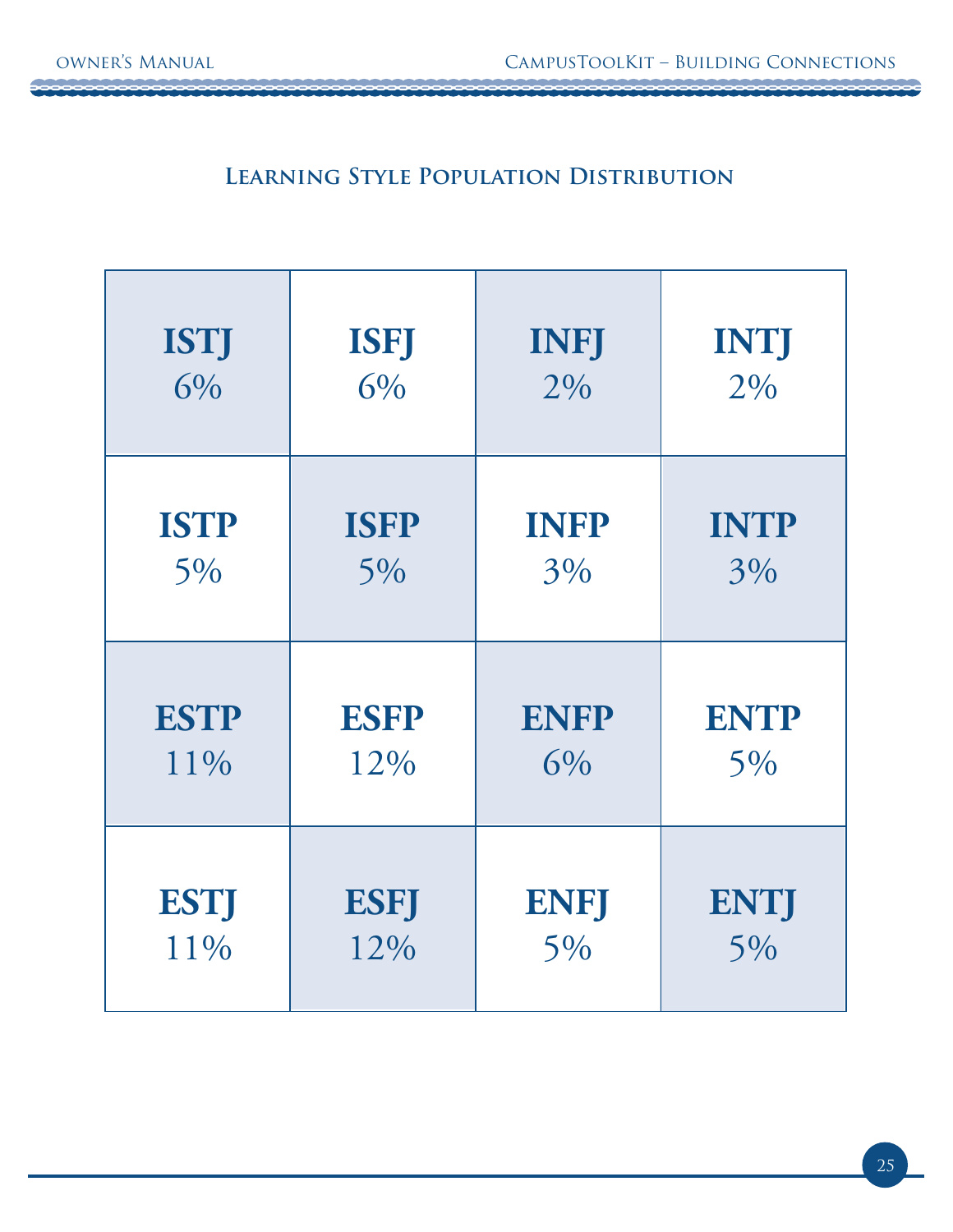## **The Factor Combinations that Most Influence School Life**

The two factors that most influence how one acts and learns in school are those of introversion/extroversion and sensation/intuition. Introverts may be more reflective while extroverts may be more outgoing. Practical skills may come more easily to sensates, while intuitives may be more comfortable with imagination. The key to academic and social success is to get to know your learning style and your comfort areas and then use those strengths to work on your less developed areas. The chart below shows the four possible combinations.

|                | <b>Extroverts</b> (E)                                                                                                                                                                                                                                                                                                                            | Introverts (I)                                                                                                                                                                                                                                                                                                                                        |
|----------------|--------------------------------------------------------------------------------------------------------------------------------------------------------------------------------------------------------------------------------------------------------------------------------------------------------------------------------------------------|-------------------------------------------------------------------------------------------------------------------------------------------------------------------------------------------------------------------------------------------------------------------------------------------------------------------------------------------------------|
|                | ES's: Action-oriented Realists<br>( $@$ 40% of population)                                                                                                                                                                                                                                                                                       | IS's: Thoughtful Realists<br>(@ 25% of population)                                                                                                                                                                                                                                                                                                    |
| Sensates (S)   | This type loves action and things<br>happening. They like to get practical<br>results from their work and like to<br>work in groups. For them, too much<br>watching is a waste of time. They<br>want to do. They like to share what<br>they are doing and thinking. They<br>get impatient when things are too<br>slow, complicated, or abstract. | This type is the most careful and<br>steady. They don't mind working<br>alone or with one other. They like<br>practical results and are good with<br>details and technical things. They are<br>often the least expressive; they see<br>much but usually share little. They<br>don't like careless ideas, plans, or too<br>many new things at once.    |
|                | EN's: Action-oriented Innovators<br>(@ 25% of population)                                                                                                                                                                                                                                                                                        | IN's: Thoughtful Innovators<br>(@ 10% of population)                                                                                                                                                                                                                                                                                                  |
| Intuitives (N) | This type is really motivated and<br>likes to make things happen. They<br>like to work in groups on new and<br>interesting things. They like to take<br>their theories and apply them with<br>others. They share easily, especially<br>what's inside. They don't like details,<br>routines, or the same old thing for<br>too long.               | This type is the best at solving<br>problems. They like to work at their<br>own pace on their own ideas. They<br>like to make creative and scientific<br>things. They would rather express<br>themselves through their thoughts<br>instead of socializing with lots of<br>others. They don't like doing busy<br>work or things that don't make sense. |